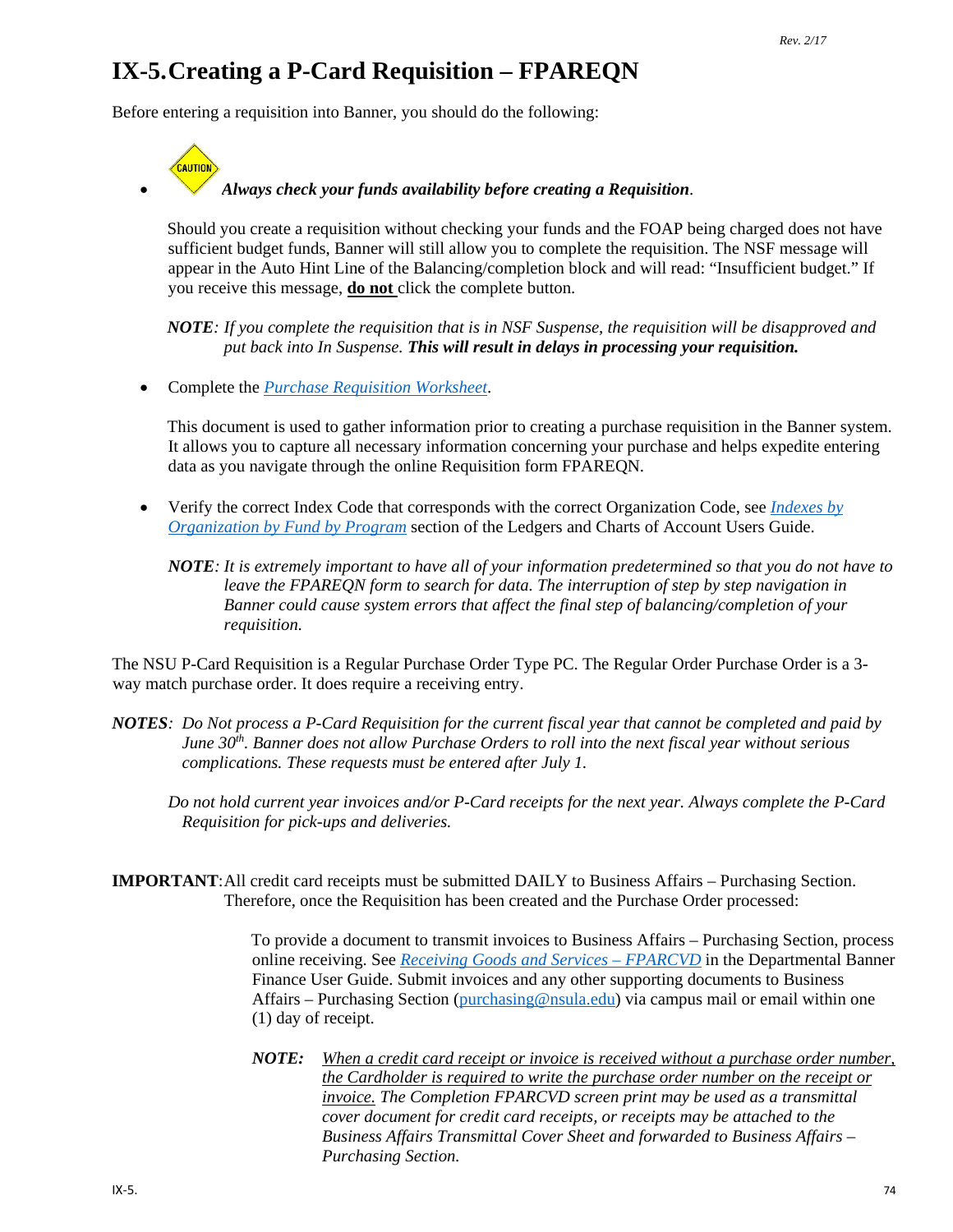If Business Affairs – Accounts Payable Section receives an invoice with no Requisition or Purchase Order number referenced on it, a messenger will be sent out with a copy of the invoice stating:

Business Affairs – Accounts Payable has received the attached invoice with no requisition or purchase order number referenced. The department responsible for this purchase should notify Purchasing [\(purchasing@nsula.edu\)](mailto:purchasing@nsula.edu) and Accounts Payable [\(nsuacctspayable@nsula.edu\)](mailto:nsuacctspayable@nsula.edu) to provide the Requisition number and/or Purchase Order number, as well as the Accounts to be charged.

# **P-Card Requisition Processing**

#### **Go To…:** Type **FPAREQN [Enter]**



**FPAREQN** begins the procurement process by defining an internal request to acquire goods or services. It enables you to define departmental needs by identifying the requestor, vendor, commodity, and accounting information.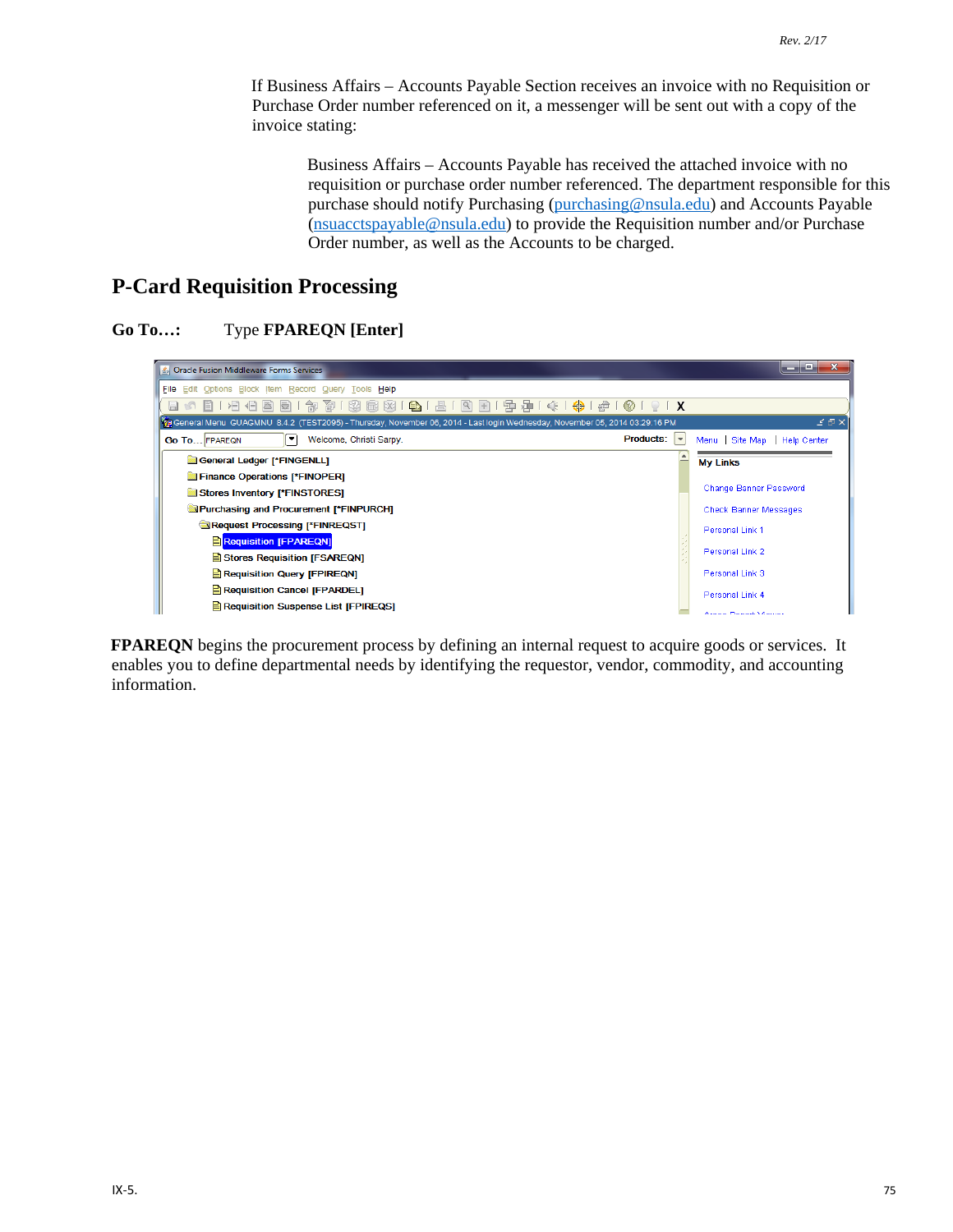**Only one field will be on the screen asking for the Requisition number (see below) DO NOT enter a number here if you are creating a new requisition, Banner creates all Requisitions numbers.** 

### **1. Requisition:**

**There are two Options to begin the Requisition process:** 

- **Next Block [Ctrl+Pg Down]** for a new requisition. Banner will assign a new requisition number (eight characters, i.e. RXXXXXX) after the vendor is chosen.
- Enter a Requisition number or use the search feature to locate an existing requisition to modify and complete it.

*NOTES: Once a requisition has been completed using FPAREQN, it cannot be modified.* 

*Make sure you enter the exact Requisition number, or a new one will be created.*

*IMPORTANT: Be extremely careful when entering a pre-assigned in-process requisition number. Make sure you type the number "0" (zero) and not the letter "o" or "O"!*

| $\Box$ e<br>Dracle Fusion Middleware Forms Services: Open > FPAREQN                                                      | $\mathbf{x}$ |
|--------------------------------------------------------------------------------------------------------------------------|--------------|
| Eile Edit Options Block Item Record Query Tools Help                                                                     |              |
| 日の101名日国国1参春180画图1日1日1日1日由1年春1年1年1月10191X                                                                                |              |
| Requisition FPAREQN 8.6.0.3 (TEST2095) MANAGAMANA                                                                        |              |
|                                                                                                                          |              |
|                                                                                                                          |              |
| 画<br>$\left[ \rule{0pt}{10pt}\right.$<br><b>Requisition:</b>                                                             |              |
|                                                                                                                          |              |
|                                                                                                                          |              |
|                                                                                                                          |              |
|                                                                                                                          |              |
|                                                                                                                          |              |
|                                                                                                                          |              |
|                                                                                                                          |              |
|                                                                                                                          |              |
|                                                                                                                          |              |
|                                                                                                                          |              |
|                                                                                                                          |              |
|                                                                                                                          |              |
|                                                                                                                          |              |
|                                                                                                                          |              |
|                                                                                                                          |              |
|                                                                                                                          |              |
|                                                                                                                          |              |
|                                                                                                                          |              |
| Enter NEXT or leave blank for automatic assignment or enter document number; press Next Field to activate COPY function. |              |
| <0SC><br>Record: 1/1<br>                                                                                                 |              |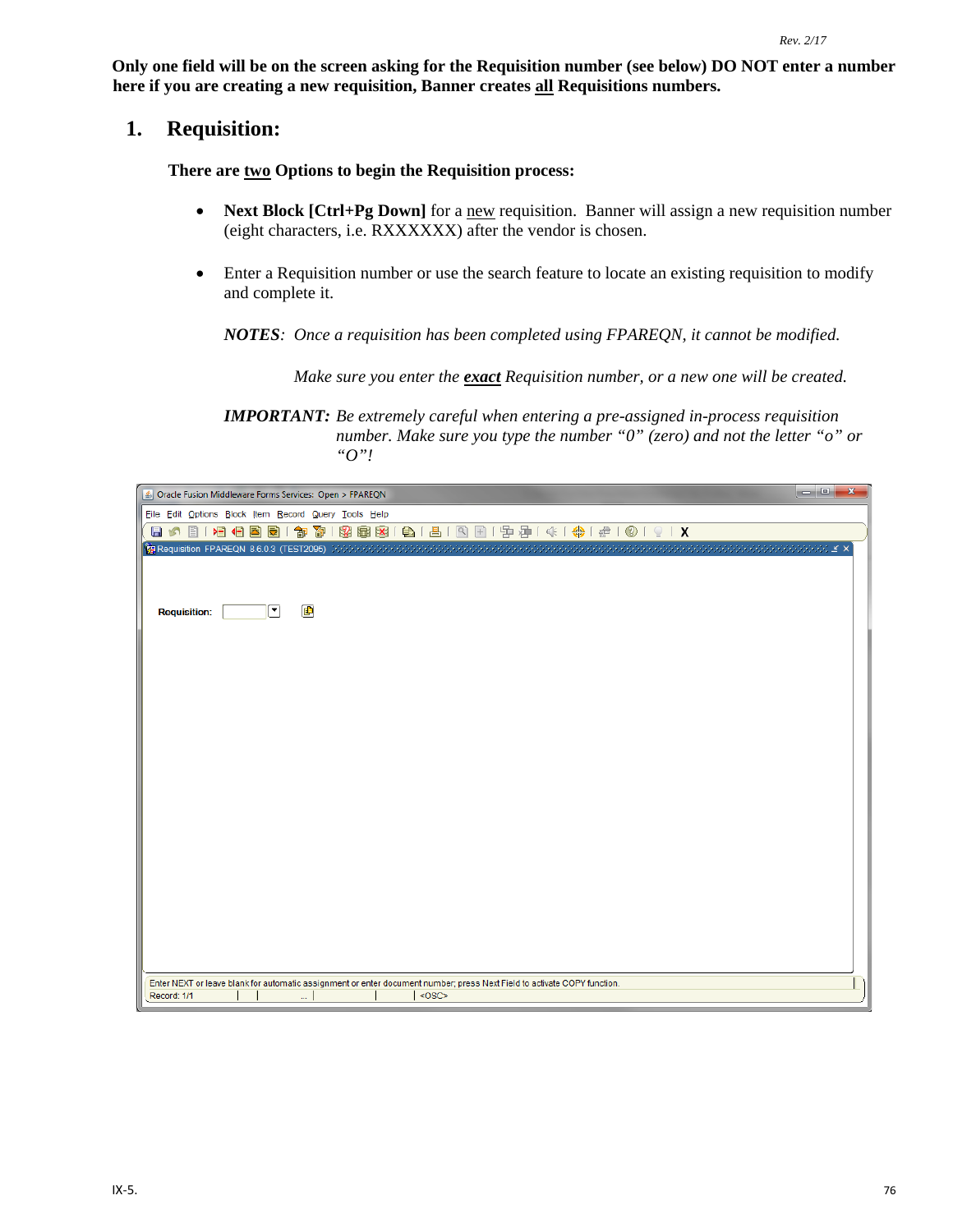# **Requisition Entry: Requestor/Delivery Information**

Most of the fields on the **Requestor/Delivery** block will automatically populate based on the user's security profile. Use **TAB** to navigate through the form.

|                                       | 6 Oracle Fusion Middleware Forms Services: Open > FPAREQN                                                              |                              |             |                      |                      |                           | ا قاره<br>$\mathbf{x}$ |
|---------------------------------------|------------------------------------------------------------------------------------------------------------------------|------------------------------|-------------|----------------------|----------------------|---------------------------|------------------------|
|                                       | File Edit Options Block Item Record Query Tools Help                                                                   |                              |             |                      |                      |                           |                        |
| 相信固<br>日の目                            | 面<br>  27  田  X  <br>匐<br>Ð                                                                                            | <b>●181回国1中津1余1+1图10191X</b> |             |                      |                      |                           |                        |
|                                       | <mark>C</mark> E Requisition Entry: Requestor/Delivery Information_FPAREQN_8.6.0.3(TEST2095)かかかかかかかかかかかかかかかいかかかいかかいかい。 |                              |             |                      |                      |                           |                        |
|                                       |                                                                                                                        |                              |             |                      |                      |                           |                        |
| <b>Requisition:</b>                   | <b>NEXT</b>                                                                                                            |                              |             |                      |                      |                           |                        |
| <b>Order Date:</b>                    | 23-JUN-2015<br>π                                                                                                       | <b>Transaction Date:</b>     | 23-JUN-2015 | 圖                    |                      | In Suspense               |                        |
| <b>Delivery Date:</b>                 | 匣<br>23-JUN-2015                                                                                                       | <b>Comments:</b>             | PC - P-Card |                      |                      | Document Text             |                        |
| <b>Commodity Total:</b>               | 0.00                                                                                                                   | <b>Accounting Total:</b>     |             |                      | 0.00                 |                           |                        |
|                                       |                                                                                                                        |                              |             |                      |                      | Document Level Accounting |                        |
|                                       | Vendor Information                                                                                                     |                              |             |                      |                      |                           |                        |
| Requestor/Delivery Information        |                                                                                                                        | Commodity/Accounting         |             | Balancing/Completion |                      |                           |                        |
| <b>Requestor:</b>                     | Christi Sarpy                                                                                                          |                              |             |                      |                      |                           |                        |
| Organization:                         | ▼ Wellness Center<br>412111                                                                                            |                              |             |                      | <b>Area Code</b>     | <b>Phone Number</b>       | <b>Extension</b>       |
| <b>COA:</b>                           | N   V   Northwestern State University of LA                                                                            |                              |             | Phone:               | 318                  | 357-4496                  |                        |
| Email:                                | sarpyc@nsula.edu                                                                                                       |                              |             | <b>Fax:</b>          | 318                  | 357-4257                  |                        |
|                                       |                                                                                                                        |                              |             |                      |                      |                           |                        |
| <b>Ship To:</b>                       | 회<br><b>ND</b>                                                                                                         |                              |             |                      |                      |                           |                        |
|                                       |                                                                                                                        |                              |             |                      |                      |                           |                        |
| <b>Street Line 1:</b>                 | No Delivery Required                                                                                                   |                              |             | Contact:             | No Delivery Required |                           |                        |
| <b>Street Line 2:</b>                 |                                                                                                                        |                              |             | <b>Attention To:</b> | Christi Sarpy        |                           |                        |
| <b>Street Line 3:</b>                 |                                                                                                                        |                              |             |                      |                      |                           |                        |
|                                       |                                                                                                                        |                              |             |                      |                      |                           |                        |
| <b>Building:</b>                      | Floor:                                                                                                                 |                              |             |                      |                      |                           |                        |
| City:                                 |                                                                                                                        |                              |             |                      | <b>Area Code</b>     | <b>Phone Number</b>       |                        |
| <b>State or Province:</b><br>Nation:  | <b>Zip or Postal Code:</b><br><b>United States</b>                                                                     |                              |             |                      |                      |                           | <b>Extension</b>       |
|                                       |                                                                                                                        |                              |             |                      |                      |                           |                        |
|                                       |                                                                                                                        |                              |             |                      |                      |                           |                        |
|                                       |                                                                                                                        |                              |             |                      |                      |                           |                        |
| Enter request order date(DD-MON-YYYY) |                                                                                                                        |                              |             |                      |                      |                           |                        |
| Record: 1/1                           |                                                                                                                        | <osc></osc>                  |             |                      |                      |                           |                        |

# **2. Requisition Entry Header Block**

**Order Date:** REQUIRED. Automatically defaults to current date. **Transaction Date**: REQUIRED. Automatically defaults to current date. **Delivery Date:** REQUIRED. Estimate the date when the printing job will be completed. The Delivery Date must be greater than the transaction date.

> *NOTE: Do not process a P-Card Requisition for the current fiscal year that cannot be completed and paid by June 30th. Banner does not allow Purchase Orders to roll into the next fiscal year without serious complications. These request must be entered after July 1.*

**Comments:** Enter the NSU Purchase Order Type, **PC – P-Card. [TAB]**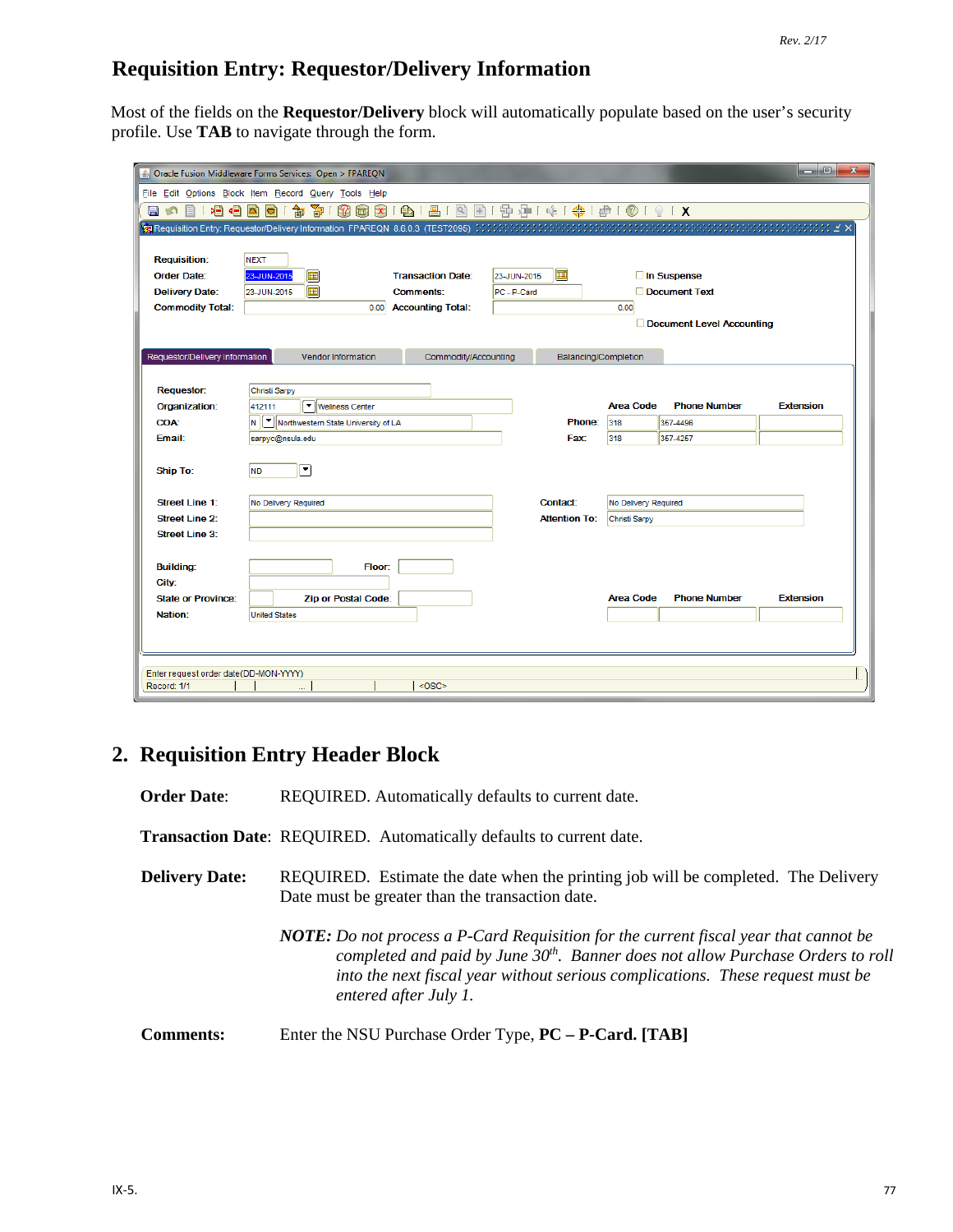# **3. Requestor/Delivery Information block:**

| 相相<br>H.<br>n<br><b>Requisition:</b><br><b>Order Date:</b><br><b>Delivery Date:</b><br><b>Commodity Total:</b> | S Oracle Fusion Middleware Forms Services: Open > FPAREQN<br>File Edit Options Block Item Record Query Tools Help<br>中国10100101X<br>$\bigoplus$<br>昌<br>$\mathbb{R}$<br>阁<br>$\mathbf{P}$<br>$\vert$ X<br>$+1$<br>b)<br>匐<br>圃<br>덕<br>Requisition Entry: Requestor/Delivery Information FPAREQN 8.6.0.3 (TEST2095)<br>$\mathbb{M} \leq \mathsf{X}$<br><b>NEXT</b><br>E<br>圃<br>In Suspense<br>23-JUN-2015<br><b>Transaction Date:</b><br>23-JUN-2015<br>圃<br>Document Text<br>23-JUN-2015<br>PC - P-Card<br><b>Comments:</b><br><b>Accounting Total:</b><br>0.00<br>0.00<br>Document Level Accounting |
|----------------------------------------------------------------------------------------------------------------|--------------------------------------------------------------------------------------------------------------------------------------------------------------------------------------------------------------------------------------------------------------------------------------------------------------------------------------------------------------------------------------------------------------------------------------------------------------------------------------------------------------------------------------------------------------------------------------------------------|
| Requestor/Delivery Information                                                                                 | Commodity/Accounting<br>Balancing/Completion<br><b>Vendor Information</b>                                                                                                                                                                                                                                                                                                                                                                                                                                                                                                                              |
| <b>Requestor:</b><br>Organization:                                                                             | Christi Sarpy<br>▼ Wellness Center<br>Area Code<br><b>Phone Number</b><br><b>Extension</b><br>412111                                                                                                                                                                                                                                                                                                                                                                                                                                                                                                   |
| <b>COA:</b><br>Email:                                                                                          | N  Vorthwestern State University of LA<br>Phone:<br>318<br>357-4496<br>318<br>Fax:<br>357-4257<br>sarpyc@nsula.edu                                                                                                                                                                                                                                                                                                                                                                                                                                                                                     |
| Ship To:<br><b>Street Line 1:</b><br><b>Street Line 2:</b><br><b>Street Line 3:</b>                            | ◥<br><b>ND</b><br>No Delivery Required<br>Contact:<br>No Delivery Required<br><b>Attention To:</b><br>Christi Sarpy                                                                                                                                                                                                                                                                                                                                                                                                                                                                                    |
| <b>Building:</b><br>City:<br><b>State or Province:</b>                                                         | Floor:<br><b>Area Code</b><br><b>Phone Number</b><br><b>Extension</b><br><b>Zip or Postal Code:</b>                                                                                                                                                                                                                                                                                                                                                                                                                                                                                                    |
| Nation:                                                                                                        | <b>United States</b>                                                                                                                                                                                                                                                                                                                                                                                                                                                                                                                                                                                   |
| Enter request order date(DD-MON-YYYY)<br>Record: 1/1                                                           | <osc></osc>                                                                                                                                                                                                                                                                                                                                                                                                                                                                                                                                                                                            |
| <b>Requestor:</b>                                                                                              | REQUIRED. Enter the requestor's name. Defaults to the User Id information. The<br>organization, phone number and e-mail information will default to the information tied to<br>the User Id.                                                                                                                                                                                                                                                                                                                                                                                                            |

# **Organization**

**Code:** REQUIRED. Enter the appropriate **Organization code** number.

*NOTE: You may have more than one organization assigned to your User Id.*

If the Organizational Code is not known, click on the drop down to locate the appropriate code number. Double click on the appropriate code number and the Organization Code will be populated in the Organization field. **[Tab]**

- *NOTE: Verify the correct Index code that corresponds with the correct Organization Code, see the Indexes by Organization by Fund by Program section of the Ledgers and Charts of Accounts Users Guide. Organizations may have multiple Indexes "mapped" to it. The Index code to be used for the Organization you have selected will be entered/used in the Accounting block, to assure your FOP is correct and populated.*
- **COA Code:** REQUIRED. Chart **'N'** will default, which is for Northwestern State University.
- **Email:** Enter your email address if not automatically populated.
- **Phone:** Enter your telephone number if not automatically populated. Do not enter a dash between the numbers.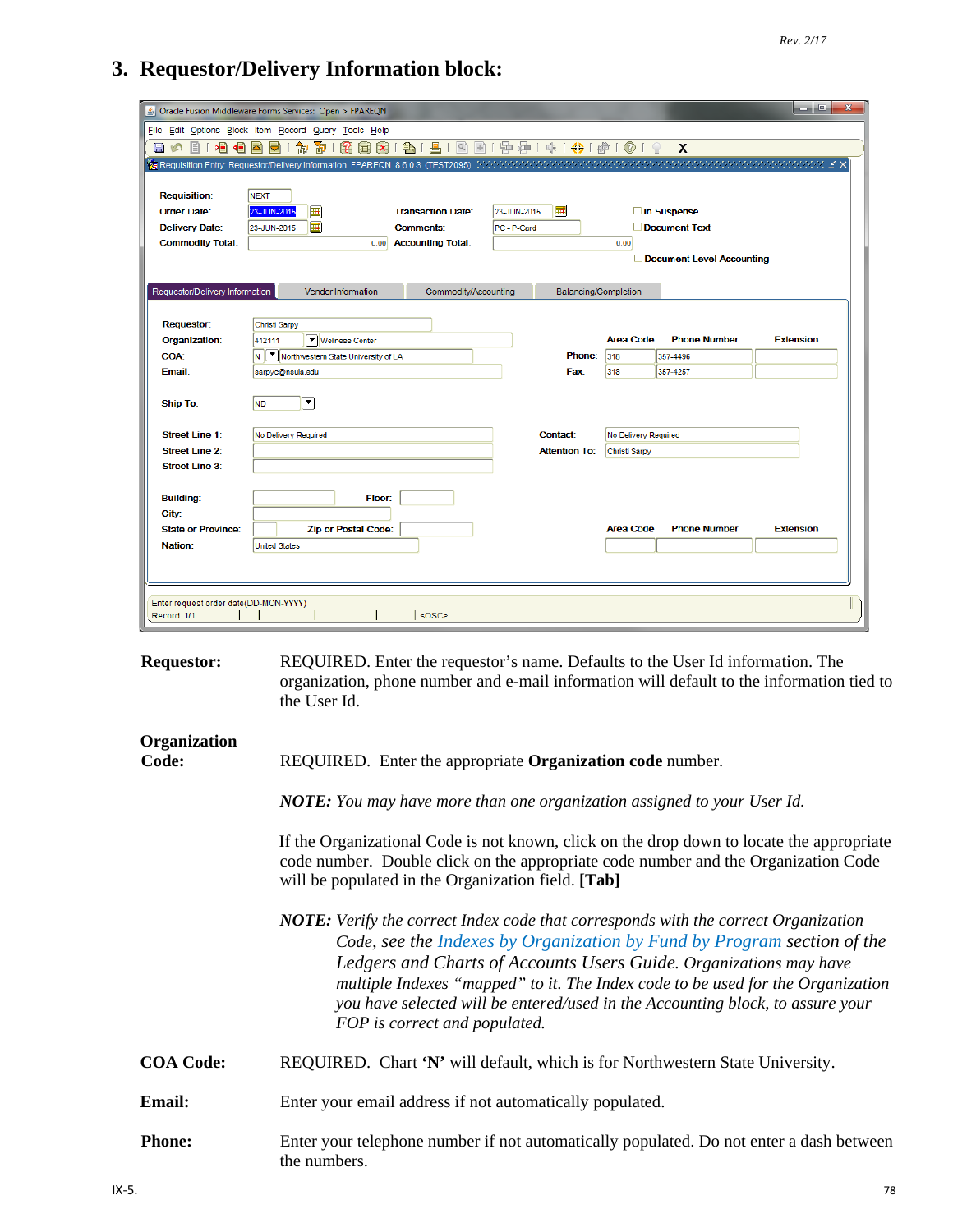| Fax:                                   |               | Enter your fax number if not automatically populated. Do not enter a dash between the<br>numbers.                                              |  |  |  |  |  |
|----------------------------------------|---------------|------------------------------------------------------------------------------------------------------------------------------------------------|--|--|--|--|--|
| Ship to:                               |               | REQUIRED.<br>Enter <b>DD' Department Ship Direct</b> for orders to be shipped to the University.                                               |  |  |  |  |  |
|                                        |               | <b>OR</b>                                                                                                                                      |  |  |  |  |  |
|                                        |               | Enter 'ND' No Deliver Required for orders to be picked up by you.<br>[Tab]                                                                     |  |  |  |  |  |
| <b>Contact:</b>                        |               | Defaults from the Ship to code.                                                                                                                |  |  |  |  |  |
| <b>Attention To:</b>                   |               | REQUIRED. Enter the name of the Person requesting the P-Card purchase. - It will<br>allow up to 35 characters but DO NOT EXCEED 30 CHARACTERS. |  |  |  |  |  |
| <b>Ship To</b><br><b>Phone Number:</b> |               | Defaults from the Ship to code.                                                                                                                |  |  |  |  |  |
| $NOTE$ :                               | next section. | To add Document Text, see Adding Document Text – Procurement Text Entry [FOAPOXT] in the                                                       |  |  |  |  |  |
|                                        | <b>OR</b>     |                                                                                                                                                |  |  |  |  |  |

**Next Block [Ctrl+Pg Down]** to proceed to the **Vendor Information** block.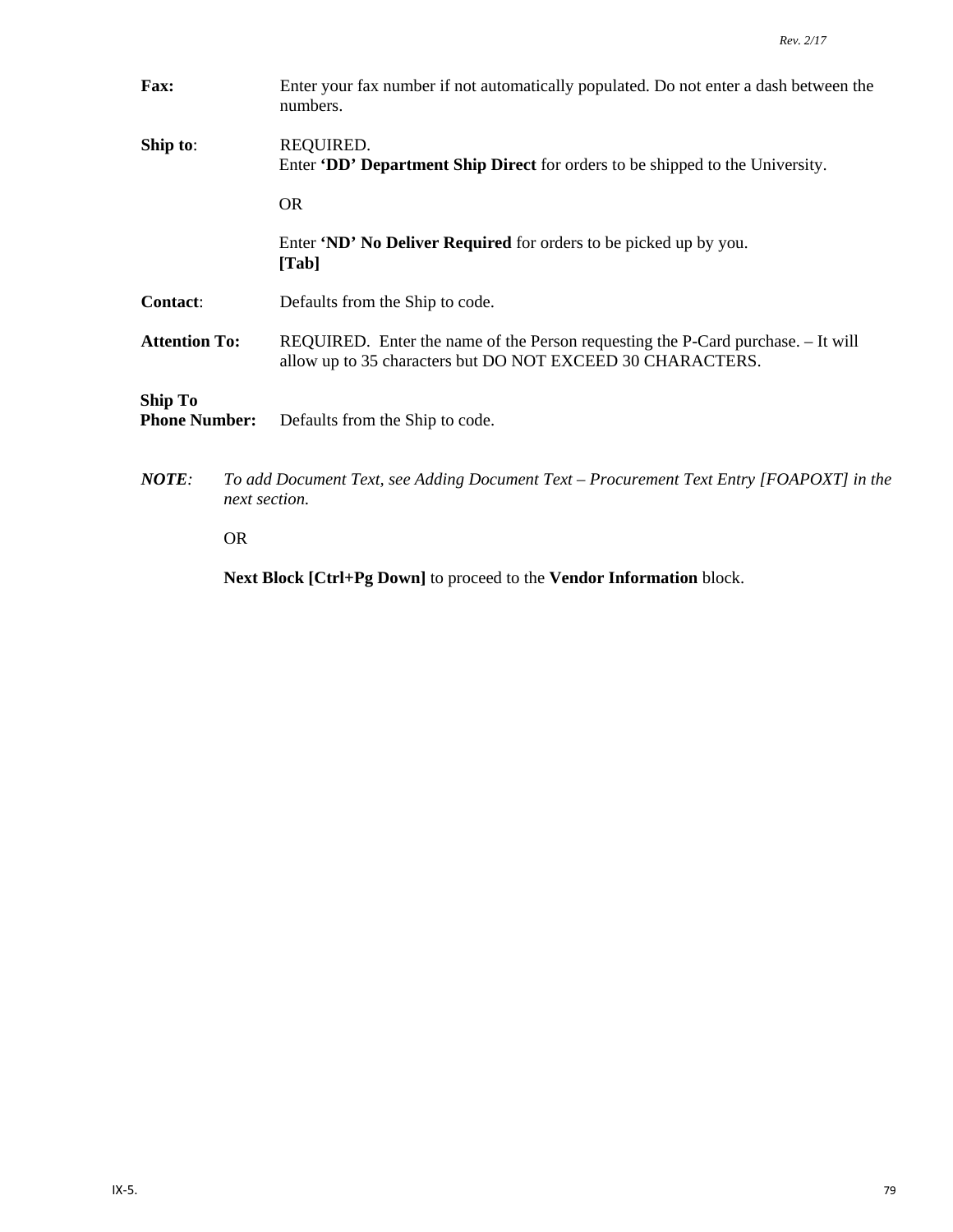# **Adding Document Text – Procurement Text Entry FOAPOXT**

Use **Document Text** to communicate special instructions for P-Card Requisition. Give complete details for the P-Card Purchase.



From the **Options** menu choose **Document Text (FOAPOXT)** to type instructions to Purchasing.

| Oracle Fusion Middleware Forms Services: Open > FPAREQN - FOAPOXT |                          |                   |                          |                         |                                              |                     | الهاردة |
|-------------------------------------------------------------------|--------------------------|-------------------|--------------------------|-------------------------|----------------------------------------------|---------------------|---------|
| File Edit Options Block Item Record Query Tools Help              |                          |                   |                          |                         |                                              |                     |         |
|                                                                   |                          |                   |                          |                         |                                              |                     |         |
|                                                                   |                          |                   |                          |                         |                                              |                     |         |
| <b>Text Type:</b><br>Vendor:                                      | <b>REQ</b><br>∣≂         | R0000554<br>Code: | $\overline{\phantom{a}}$ |                         | <b>Change Sequence:</b>                      | <b>Item Number:</b> |         |
| <b>Commodity Description:</b><br><b>Modify Clause:</b>            | $\overline{\phantom{a}}$ |                   | Copy Commodity Text      |                         | <b>Default Increment:</b><br>10 <sup>1</sup> |                     |         |
|                                                                   | Text                     |                   | <b>Clause Number</b>     | Print                   | Line                                         |                     |         |
| Use Document Text to communitcate special                         |                          |                   |                          | $\overline{\mathbf{v}}$ | 10                                           |                     |         |
| instructions for P-Card Purchase                                  |                          |                   |                          | V                       |                                              |                     |         |
|                                                                   |                          |                   |                          |                         |                                              |                     |         |
|                                                                   |                          |                   |                          | П                       |                                              |                     |         |
|                                                                   |                          |                   |                          |                         |                                              |                     |         |

- **Text: [Next Block]** or click on the first open line, and type desired information. Use arrow keys to navigate from one line to another.
- **Print:** A check mark  $(\checkmark)$  in this box means document text will print on hard copy of purchase order. Uncheck the print box for each line of text that you do not want printed on the purchase order.
- *NOTE: All lines in the FOAPOXT text screen must have line numbers. If you want to create a line break between text information, type a period (.), [TAB] to Line Number Field and enter the number that places your blank line in the position you desire.*

**Save [F10]** and **Exit [Ctrl+Q]** once you have completed the **Document Text.**

**Next Block [Ctrl+Pg Down]** to access the Vendor Information Tab.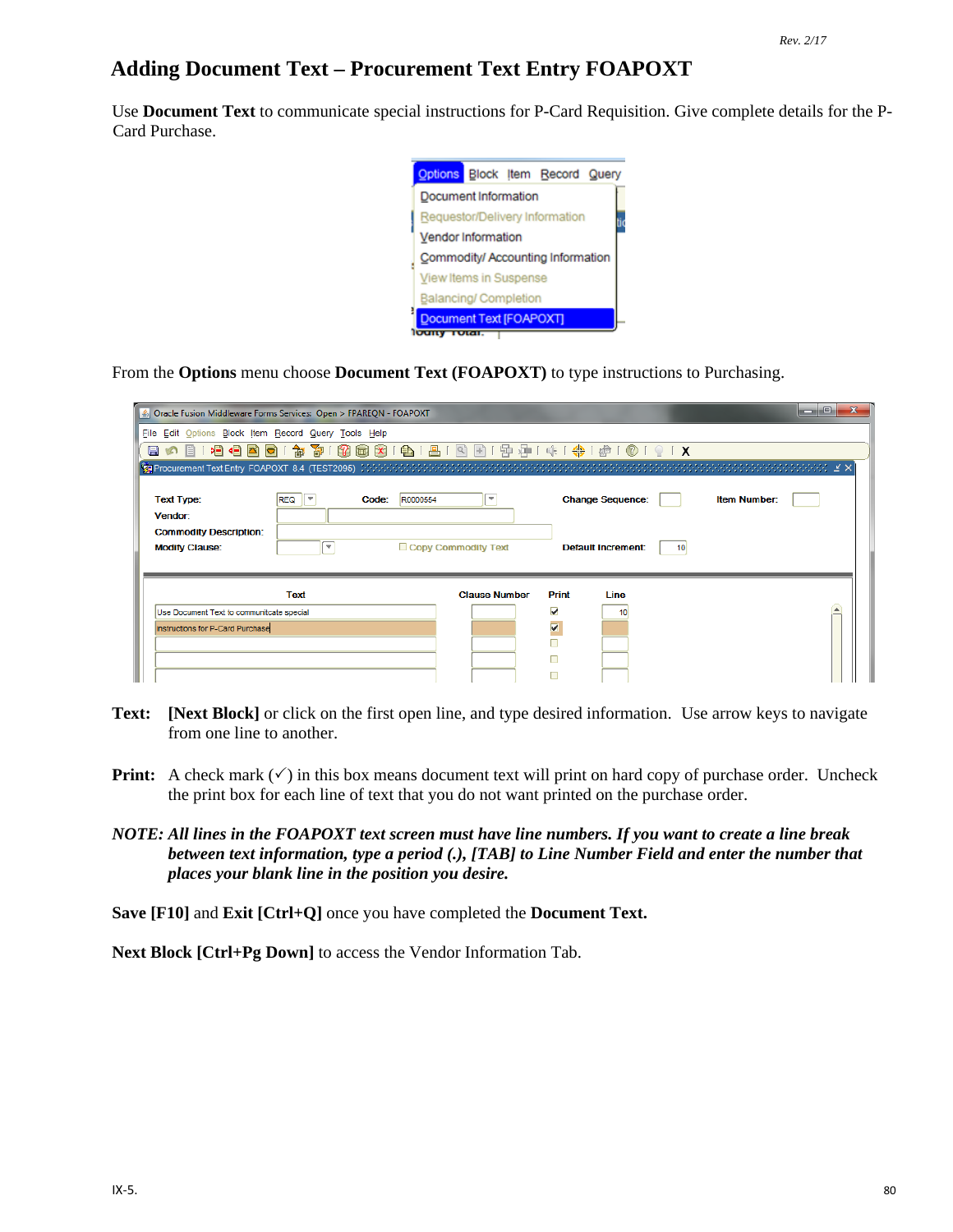# **Requisition Entry: Vendor Information**

*NOTE: At this point, the Requisition Number is assigned. Write down the Requisition Number for future reference.*

# **4. Vendor Information block:**

**Vendor:** Type the P-Card pre-assigned vendor number, 100000000.

*NOTE: Purchase Order Type 'PC – P-Card' has a pre-assigned vendor number. Therefore, when you enter the appropriate vendor code, the vendor information will populate in all fields which will be NSU P-Card.* 

**Next Block [Ctrl+Pg Down]** to proceed to Commodity/Accounting.

|                                                              | ا کار د<br>$\mathbf{x}$<br>& Oracle Fusion Middleware Forms Services: Open > FPAREQN                                                                                                        |
|--------------------------------------------------------------|---------------------------------------------------------------------------------------------------------------------------------------------------------------------------------------------|
|                                                              | File Edit Options Block Item Record Query Tools Help                                                                                                                                        |
| 日の日 相信日                                                      | 昌「図<br>中国101●1910161X<br>窗<br>99 8 9 1 4 1<br>$\Rightarrow$<br>御<br>호)                                                                                                                      |
|                                                              | <b>韓 Requisition Entry: Vendor Information FPAREQN 8.6.0.3 (TEST2095)</b> かかかかかかかかかかかかかかかかかかかかかかかかかかかかい ビング Mequisition Entry: Vendor Information FPAREQN 8.6.0.3 (TEST2095) かかかかかかかかかかいかかい |
|                                                              |                                                                                                                                                                                             |
| <b>Requisition:</b>                                          | R0000554                                                                                                                                                                                    |
| <b>Order Date:</b>                                           | 匣<br>Œ<br>In Suspense<br>23-JUN-2015<br><b>Transaction Date:</b><br>23-JUN-2015                                                                                                             |
| <b>Delivery Date:</b>                                        | 匣<br>Occument Text<br>23-JUN-2015<br>PC - P-Card<br><b>Comments:</b>                                                                                                                        |
| <b>Commodity Total:</b>                                      | 0.00 Accounting Total:<br>0.00<br>Document Level Accounting                                                                                                                                 |
|                                                              |                                                                                                                                                                                             |
| Requestor/Delivery Information                               | Commodity/Accounting<br>Balancing/Completion<br>Vendor Information                                                                                                                          |
|                                                              |                                                                                                                                                                                             |
| Vendor:                                                      | NSU P-Card<br>100000000<br>Vendor Hold                                                                                                                                                      |
|                                                              |                                                                                                                                                                                             |
| <b>Address Type:</b>                                         | ⊡<br><b>Discount:</b><br>$PO$ $\boxed{7}$<br>$\mathbf{1}$<br>Sequence:                                                                                                                      |
|                                                              | $\overline{\mathbf{v}}$<br><b>Tax Group:</b>                                                                                                                                                |
| <b>Street Line 1:</b>                                        | ▾<br><b>Currency:</b><br><b>PO Box 5685</b>                                                                                                                                                 |
| <b>Street Line 2:</b>                                        |                                                                                                                                                                                             |
| <b>Street Line 3:</b>                                        |                                                                                                                                                                                             |
|                                                              |                                                                                                                                                                                             |
| City:<br><b>State or Province:</b>                           | Natchitoches                                                                                                                                                                                |
| Nation:                                                      | <b>Zip or Postal Code:</b><br>71497<br>LA<br><b>United States</b>                                                                                                                           |
| Contact:                                                     |                                                                                                                                                                                             |
| Email:                                                       |                                                                                                                                                                                             |
|                                                              | <b>Area Code</b><br><b>Phone Number</b><br><b>Extension</b>                                                                                                                                 |
| Phone:                                                       |                                                                                                                                                                                             |
| <b>Fax:</b>                                                  |                                                                                                                                                                                             |
|                                                              |                                                                                                                                                                                             |
|                                                              |                                                                                                                                                                                             |
| Enter name of primary contact for the vendor.<br>Record: 1/1 | <0SC>                                                                                                                                                                                       |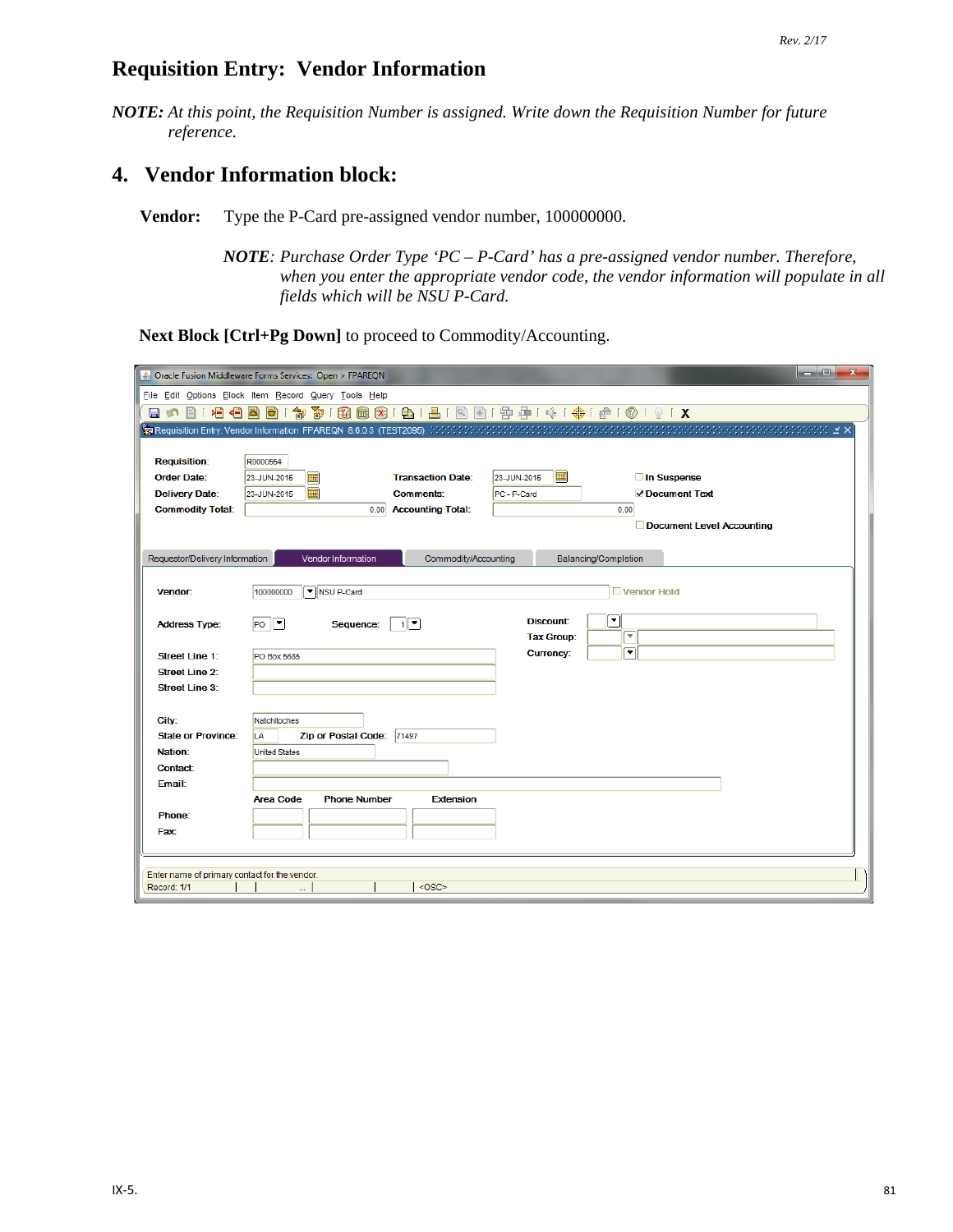# **Requisition Entry: Commodity/Accounting**

The Requisition Entry window is composed of two blocks:

- **Commodity** block This block is used to specify the type of P-Card purchase being requested.
- **Accounting** block This block details how you will pay for the P-Card purchase being requested. This block is visible but information cannot be entered into it until the **Commodity** block is complete

| ⋗⊟<br>¶€<br>目的<br>e<br><b>Requisition:</b><br><b>Order Date:</b><br><b>Delivery Date:</b><br><b>Commodity Total:</b> | Dracle Fusion Middleware Forms Services: Open > FPAREQN<br>File Edit Options Block Item Record Query Tools Help<br>寄<br>匍<br>R0000554<br>匣<br>23-JUN-2015<br>匣<br>23-JUN-2015 | <b>Transaction Date:</b><br><b>Comments:</b><br><b>Accounting Total:</b><br>18.46 | 圃<br>23-JUN-2015<br>PC - P-Card                 | 8 8 8 9 1 8 1 8 1 9 8 1 9 9 1 4 1 4 1 4 1 6 1 0 1 9 1 X<br><mark>(g) Requisition Entry: Commodity/Accounting 「FPAREQN_8.6.0.3(TEST2095)かかかかかかかかかかかかかかかかかかかかかかかかかいかないことになっています。 ミン</mark><br>In Suspense<br>Occument Text<br>18.46<br>Document Level Accounting | $\mathbf{x}$<br>a e |
|----------------------------------------------------------------------------------------------------------------------|-------------------------------------------------------------------------------------------------------------------------------------------------------------------------------|-----------------------------------------------------------------------------------|-------------------------------------------------|----------------------------------------------------------------------------------------------------------------------------------------------------------------------------------------------------------------------------------------------------------------|---------------------|
| Requestor/Delivery Information                                                                                       | Vendor Information<br><b>LI/M</b>                                                                                                                                             | Commodity/Accounting<br><b>Tay Croup</b>                                          | Quantity                                        | Balancing/Completion<br><b>Hait Prico</b>                                                                                                                                                                                                                      |                     |
| $\mathbf{2}$<br>of<br>Item                                                                                           | EA<br>$\overline{\mathbf{v}}$<br>$\mathbf{2}$                                                                                                                                 |                                                                                   | $2.00$ X                                        | Ξ<br><b>Extended:</b><br>7.4100                                                                                                                                                                                                                                | 14.82               |
| <b>Commodity</b>                                                                                                     | <b>Description</b>                                                                                                                                                            |                                                                                   |                                                 | Discount:                                                                                                                                                                                                                                                      | 0.00                |
| $\overline{\mathbf{v}}$                                                                                              | $\overline{\phantom{a}}$                                                                                                                                                      |                                                                                   |                                                 | <b>Additional:</b>                                                                                                                                                                                                                                             | 0.00                |
|                                                                                                                      | <b>Adhesive Super Glue</b>                                                                                                                                                    |                                                                                   | Commodity Text                                  | Tax:                                                                                                                                                                                                                                                           | 0.00                |
|                                                                                                                      | <b>Ties for Banner</b>                                                                                                                                                        |                                                                                   | $\Box$ Item Text<br>Add Commodity<br>Distribute | <b>Commodity Line Total:</b>                                                                                                                                                                                                                                   | 14.82               |
| <b>FOAPAL</b><br>of                                                                                                  | <b>Remaining Commodity Amount:</b>                                                                                                                                            |                                                                                   | 0.00                                            | <b>NSF Override</b><br>%<br><b>NSF Suspense</b><br><b>Extended:</b>                                                                                                                                                                                            | <b>US</b><br>14.82  |
| <b>COA Year</b><br>Index                                                                                             | <b>Fund</b><br>Orgn<br>Acct                                                                                                                                                   | Prog<br><b>Actv</b>                                                               | Proj<br>Locn                                    | Discount:                                                                                                                                                                                                                                                      | 0.00                |
| ٠<br>$\blacktriangledown$                                                                                            | $\overline{\phantom{a}}$<br>▼<br>▼                                                                                                                                            | ▼<br>О                                                                            | ▼<br>▼                                          | <b>Additional:</b>                                                                                                                                                                                                                                             | 0.00                |
| 15<br>N<br>419005                                                                                                    | 314001<br>412111<br>704420                                                                                                                                                    | 95                                                                                |                                                 | Tax                                                                                                                                                                                                                                                            | 0.00                |
|                                                                                                                      |                                                                                                                                                                               |                                                                                   |                                                 | <b>FOAPAL Line Total:</b>                                                                                                                                                                                                                                      | 14.82               |
|                                                                                                                      |                                                                                                                                                                               |                                                                                   |                                                 | <b>Commodity Accounting Total:</b>                                                                                                                                                                                                                             | 14.82               |
| Record: 1/1                                                                                                          | Check to calculate dollar amount based on percentage.                                                                                                                         | <0SC>                                                                             |                                                 |                                                                                                                                                                                                                                                                |                     |

**Document**<br>Level Accounting:

Commodity Level Accounting is the default. Therefore, the Document Level Accounting box will be unchecked.

*NOTE: Avoid entering FOAPALs by percentage, instead enter the exact amounts you wish to allocate to each FOAPAL.*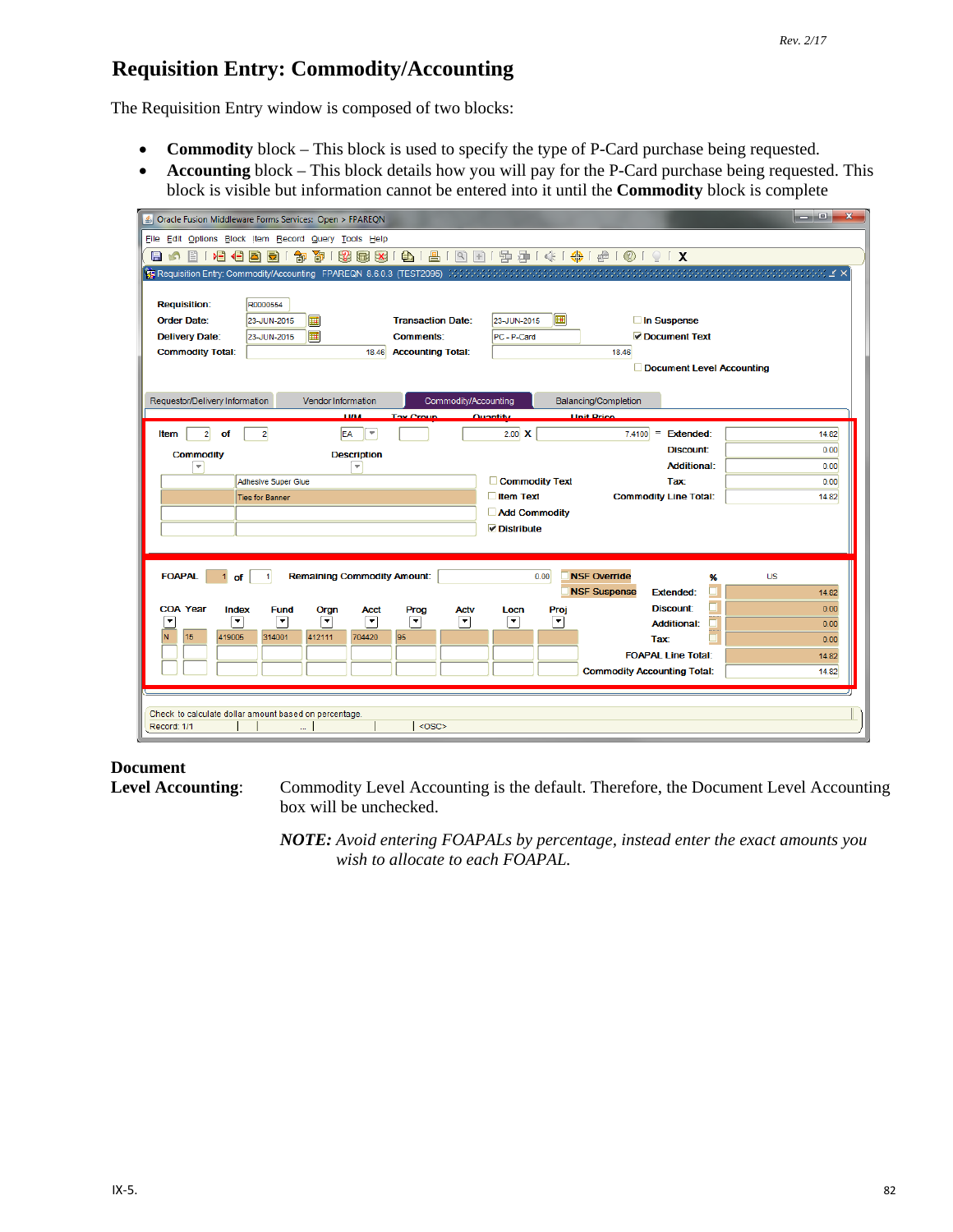**5. Commodity block:** (Steps to enter commodity line item information)

|                  | <b>U/M</b>             | <b>Tax Group</b> | Quantity              | <b>Unit Price</b> |                              |       |
|------------------|------------------------|------------------|-----------------------|-------------------|------------------------------|-------|
| Item<br>оf       | $\mathcal{L}$<br>EA    |                  | $2.00 \times$         | 7.4100            | <b>Extended:</b><br>$\equiv$ | 14.82 |
| <b>Commodity</b> | <b>Description</b>     |                  |                       |                   | <b>Discount:</b>             | 0.00  |
| <b>SIL</b>       |                        |                  |                       |                   | <b>Additional:</b>           | 0.00  |
|                  | Adhesive Super Glue    |                  | <b>Commodity Text</b> |                   | <b>Tax:</b>                  | 0.00  |
|                  | <b>Ties for Banner</b> |                  | <b>Item Text</b>      |                   | <b>Commodity Line Total:</b> | 14.82 |
|                  |                        |                  | <b>Add Commodity</b>  |                   |                              |       |
|                  |                        |                  | $\nabla$ Distribute   |                   |                              |       |
|                  |                        |                  |                       |                   |                              |       |

| <b>Commodity Code:</b><br><b>Description:</b> | Leave blank – Not used by NSU. $[TAB]$<br>Enter the last 4 digits of your P-Card and type a short description for the requested P-<br>Card purchase. |  |  |  |  |  |
|-----------------------------------------------|------------------------------------------------------------------------------------------------------------------------------------------------------|--|--|--|--|--|
|                                               | <b>NOTE:</b> To add additional descriptions to line items, see How to Add Additional<br>Description to Line Item – FOAPOXT in the next section.      |  |  |  |  |  |
|                                               | [TAB]                                                                                                                                                |  |  |  |  |  |
| $U/M$ :                                       | Type 'EA' Each [TAB]                                                                                                                                 |  |  |  |  |  |
| <b>Quantity:</b>                              | <b>[TAB]</b> Enter the quantity                                                                                                                      |  |  |  |  |  |
| <b>Unit Price:</b>                            | [TAB] Enter the unit price                                                                                                                           |  |  |  |  |  |
|                                               | <b>NOTE:</b> A Zero "0" must not proceed any numeric entries in the unit price and quantity<br>fields, in order to avoid system problems.            |  |  |  |  |  |

**[TAB]** through all fields to populate the Commodity Line Total.

### **Once the Commodity Line Item information has been entered:**

**Next Block [Ctrl+Pg Down]** and proceed to the *Commodity Level Accounting – Steps* in the Accounting Block section.

*NOTE: Remember, never leave a blank line. The system is reading it as a line item but is not able to compute it.*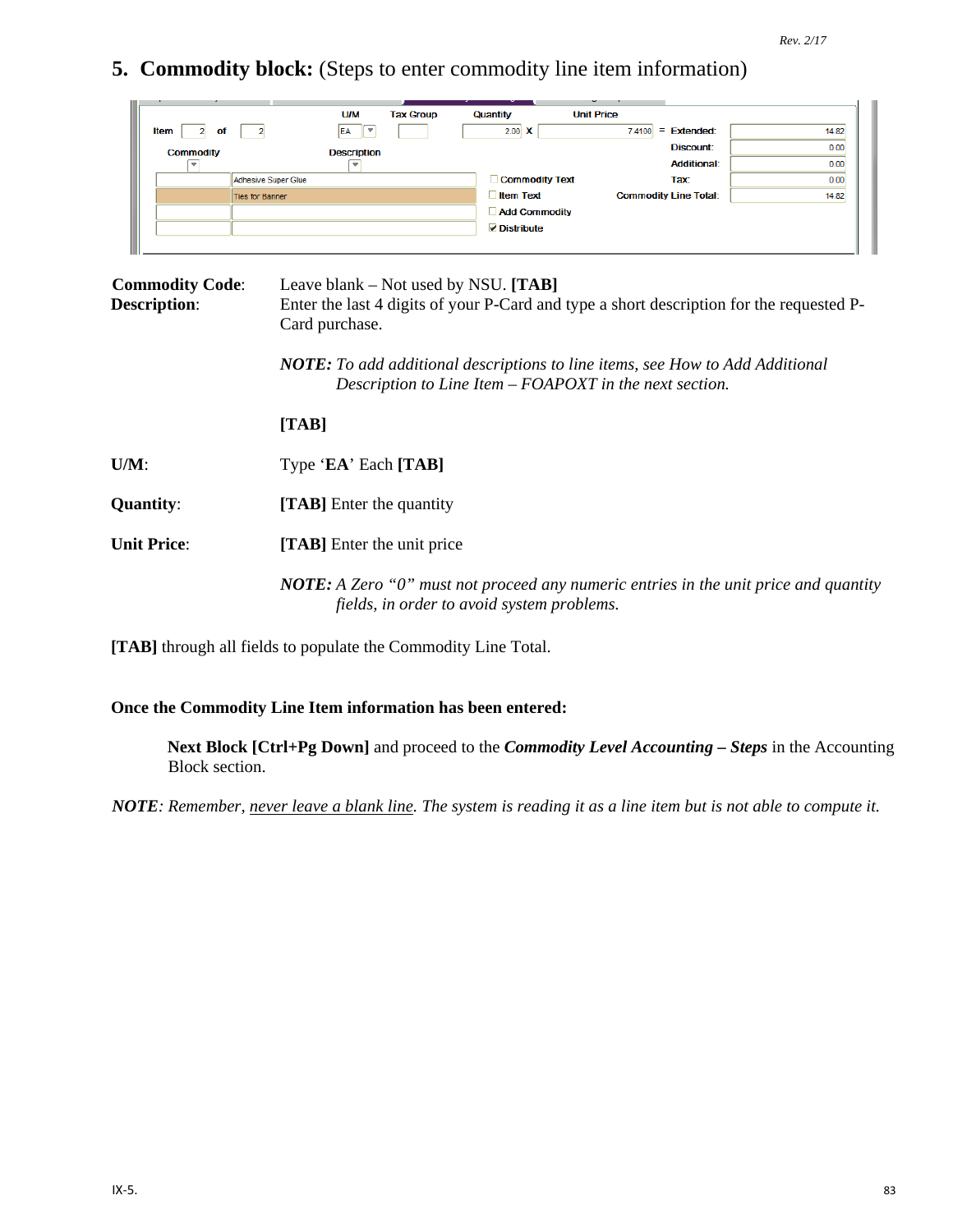# **How to Add Additional Description to Line Item – FOAPOXT**

Use Item Text to communicate special instruction for the P-Card Requisition. Give complete details as to the support documents necessary to complete the P-Card process.



From the **Options** menu choose **Item Text (FOAPOXT)**

- **Text: [Next Block]** or click on the first open line, and type the additional line item commodity description. Use arrow keys to navigate from one line to another.
- **Print:** A check mark  $(\checkmark)$  in this box means document text will print on hard copy of purchase order. Uncheck the print box for each line of text that you do not want printed on the purchase order.

|                                                        | △ Oracle Fusion Middleware Forms Services: Open > FPAREQN - FOAPOXT |                      |       |                                              | o<br>œ              |  |
|--------------------------------------------------------|---------------------------------------------------------------------|----------------------|-------|----------------------------------------------|---------------------|--|
| File Edit Options Block Item Record Query Tools Help   |                                                                     |                      |       |                                              |                     |  |
| DE 6-1<br>ð<br>H                                       | 句 印<br>$\mathbf{P}$<br><b>同 X</b><br>₹.                             |                      |       | ● 8 8 8 8 8 9 9 9 1 4 1 4 9 1 @ 1 @ 1 9 1 X  |                     |  |
|                                                        |                                                                     |                      |       |                                              |                     |  |
| <b>Text Type:</b><br>Vendor:                           | R0000554<br>$REQ$ $\tau$<br>Code:<br>100000000<br>NSU P-Card        | ▼                    |       | <b>Change Sequence:</b>                      | <b>Item Number:</b> |  |
| <b>Commodity Description:</b><br><b>Modify Clause:</b> | <b>Ties for Banner</b><br>$\overline{\phantom{a}}$                  | Copy Commodity Text  |       | <b>Default Increment:</b><br>10 <sup>1</sup> |                     |  |
|                                                        | <b>Text</b>                                                         | <b>Clause Number</b> | Print | Line                                         |                     |  |
| Use Item Text to communicate special instructions      |                                                                     |                      | ⊽     | 10                                           |                     |  |
| for the line item of the P-Card Purchase.              |                                                                     |                      | V     |                                              |                     |  |
|                                                        |                                                                     |                      |       |                                              |                     |  |
|                                                        |                                                                     |                      |       |                                              |                     |  |
|                                                        |                                                                     |                      |       |                                              |                     |  |

**Save [F10]** and **Exit [Ctrl+Q]** once you have completed the **Document Text.**

*NOTE: All lines in the FOAPOXT text screen must have line numbers. If you want to create a line break between text information, type a period (.), [Tab] to Line Number Field and enter the number that places your blank line in the position you desire.*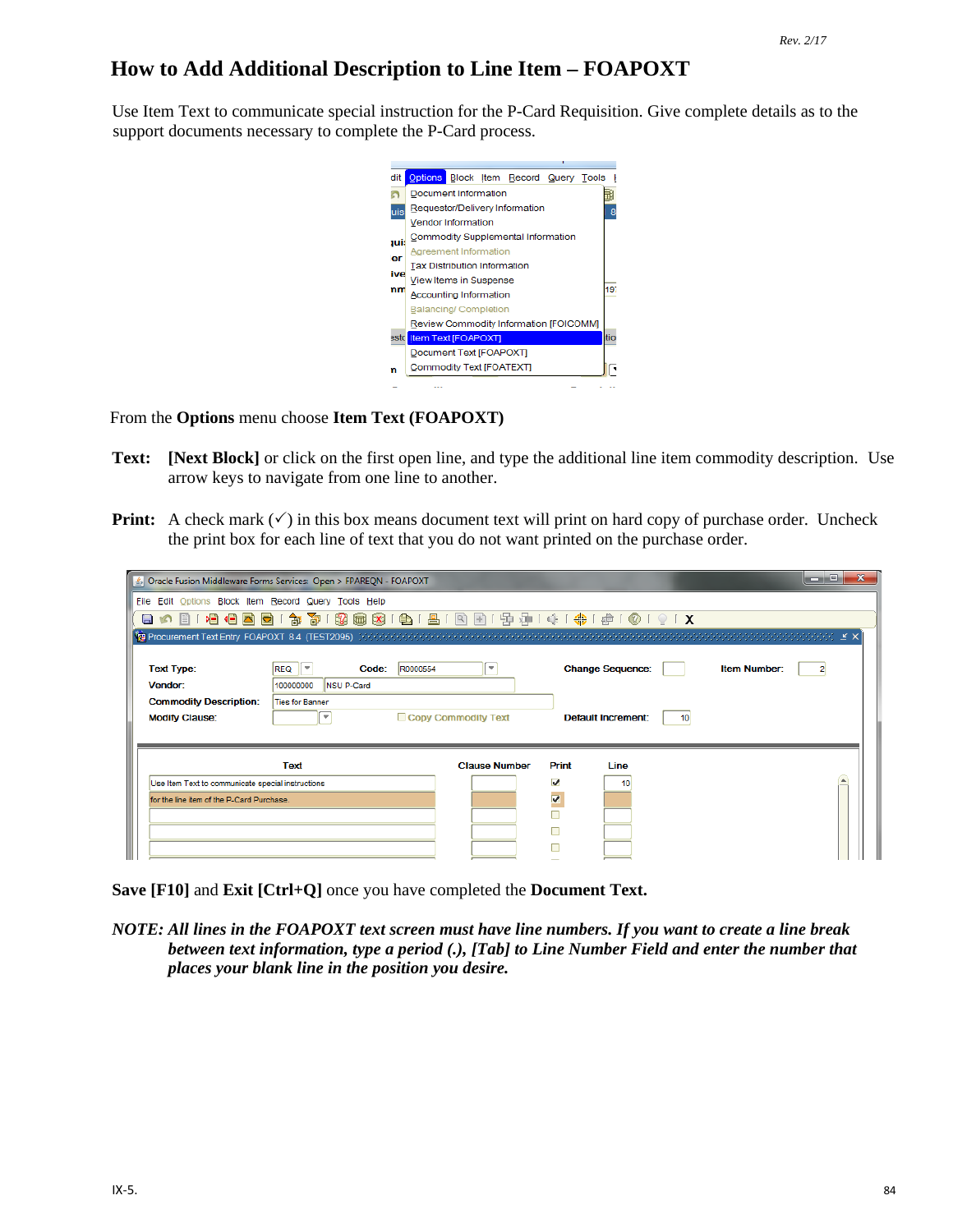# **6. Accounting block:** (Steps to enter FOAPAL/accounting distribution information)

# **Commodity Level Accounting – Steps**

**Commodity Level Accounting** is the default. Therefore, the Document Level Accounting box will be unchecked.

**Commodity Level Accounting** – Use when charging one commodity line item to multiple FOAPALs, OR multiple commodity line items to multiple FOAPALs.

*NOTE: Avoid entering FOAPALs by percentage, instead enter the exact amounts you wish to allocate to each FOAPAL.*

|   | <b>NSF Override</b><br><b>FOAPAL</b><br><b>Remaining Commodity Amount:</b><br>0.00<br>US<br>96<br>of<br><b>NSF Suspense</b><br><b>Extended:</b><br>14.82 |                                   |                                         |           |                  |      |                  |            |           |                                                                 |                |
|---|----------------------------------------------------------------------------------------------------------------------------------------------------------|-----------------------------------|-----------------------------------------|-----------|------------------|------|------------------|------------|-----------|-----------------------------------------------------------------|----------------|
|   | <b>COA Year</b><br>$\bullet$                                                                                                                             | Index<br>$\overline{\phantom{a}}$ | <b>Fund</b><br>$\overline{\phantom{a}}$ | Orgn<br>۰ | <b>Acct</b><br>▾ | Prog | <b>Actv</b><br>۰ | Locn<br>۰. | Proj<br>٠ | Discount:<br><b>Additional:</b>                                 | 0.00<br>0.00   |
| N | 15                                                                                                                                                       | 419005                            | 314001                                  | 412111    | 704420           | 95   |                  |            |           | Tax:                                                            | 0.00           |
|   |                                                                                                                                                          |                                   |                                         |           |                  |      |                  |            |           | <b>FOAPAL Line Total:</b><br><b>Commodity Accounting Total:</b> | 14.82<br>14.82 |
|   |                                                                                                                                                          |                                   |                                         |           |                  |      |                  |            |           |                                                                 |                |

**COA Code:** Chart **'N'** will default, which is for Northwestern State University.

**Year**: Defaults to the appropriate fiscal year according to the transaction date.

**Index:** Use your Index Code to access your Budget Unit, FOP. Choose from the drop down menu.

|                      | Account Index Code List (FTVACCI)                |                                 |                         |
|----------------------|--------------------------------------------------|---------------------------------|-------------------------|
| Find N%              |                                                  |                                 |                         |
|                      |                                                  |                                 |                         |
| <b>COA</b>           | <b>Acct Index Code</b>                           | <b>Acct Index Title</b>         |                         |
| N                    | 100001                                           | <b>General Income Operating</b> |                         |
| N                    | 100009                                           | General Income Contingency      |                         |
| Ν                    | 100010                                           | General Income Summer           |                         |
| Ν                    | 100015                                           | General Income Fall             |                         |
| Ν                    | 100020                                           | General Income Spring           |                         |
| Ν                    | 100901                                           | Contra Discount Barksdale       |                         |
| Ν                    | 101010                                           | <b>Business</b>                 | $\overline{\mathbf{v}}$ |
| $\blacktriangleleft$ | , , , , , , , , , , ,<br>, , , , , , , , , , , , |                                 | Þ                       |
|                      |                                                  | Cancel<br>ОΚ<br>Find            |                         |

- **Fund:** Defaults from the Index
- **Orgn:** Defaults from the Index
- **Acct:** Choose from the drop down menu

The **Account Code** is the "object code" that identifies the specific expenditure, and must be entered on every transaction. A known account code can be entered directly in the **Acct** field. If you don't know the account code, click the **Search** icon next to the **Acct** field to locate the correct account code.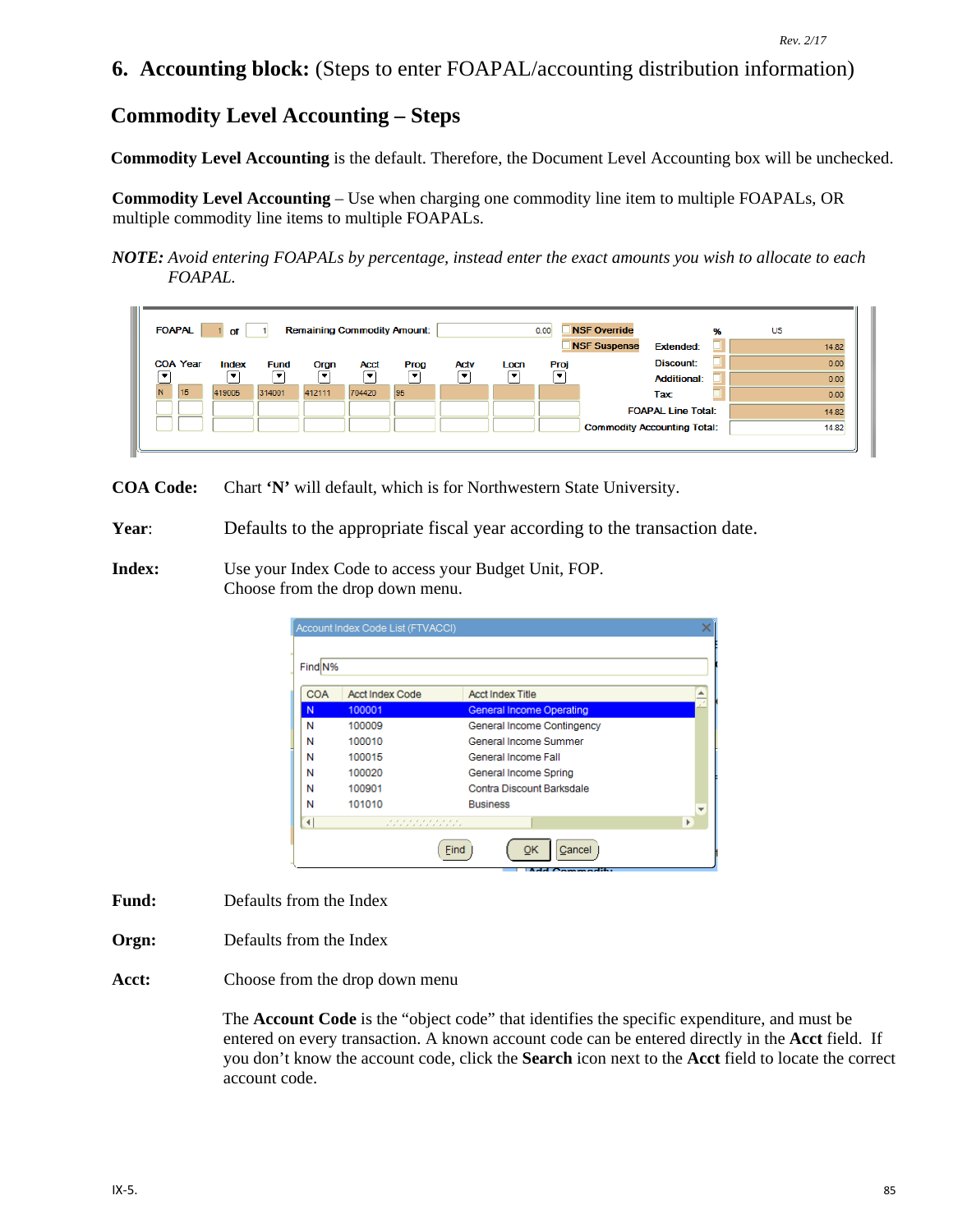#### **How to Limit Search Results:**

- Enter Query [F7]
- Tab to the Account Code field and enter '7%' for the search value to limit results to only Supply & Expense Account Codes
- Execute Query [F8]
- Highlight and Double click on the correct code number and the Account Code will be populated in the Account field

*NOTE: Select a new Acct that is data enterable (Y in the Data Entry column)*

| $\Box$<br>Oracle Fusion Middleware Forms Services: Open > FPAREQN - FTVACCT |                                                                                    |                             |             |              | $\mathbf{x}$   |               |             |             |                                        |  |
|-----------------------------------------------------------------------------|------------------------------------------------------------------------------------|-----------------------------|-------------|--------------|----------------|---------------|-------------|-------------|----------------------------------------|--|
|                                                                             | File Edit Options Block Item Record Query Tools Help                               |                             |             |              |                |               |             |             |                                        |  |
|                                                                             | 日 10 日 1 月 1 日 日 日 日 1 岁 1 数 日 故 1 日 1 日 1 日 1 日 日 1 中 1 ホ 1 キ 1 や 1 め 1 0 1 0 1 0 |                             |             |              |                |               |             |             |                                        |  |
|                                                                             |                                                                                    |                             |             |              |                |               |             |             |                                        |  |
| <b>Chart of</b>                                                             | <b>Account</b>                                                                     |                             |             | Data         | <b>Account</b> |               | Internal    |             |                                        |  |
| <b>Accounts</b>                                                             | Code                                                                               | <b>Title</b>                | <b>Type</b> | <b>Entry</b> | <b>Class</b>   | <b>Status</b> | <b>Type</b> |             | <b>Effective Date Termination Date</b> |  |
|                                                                             | 704000                                                                             | Supplies Budget Only        | 73          | B.           |                |               | 70          | 01-JUL-1989 |                                        |  |
|                                                                             | 704010                                                                             | <b>Office Supplies</b>      | 73          | l۷           |                | lA.           | 70          | 01-JUL-1989 |                                        |  |
| Ñ                                                                           | 704011                                                                             | <b>Office Suplies-Paper</b> | 73          |              |                |               | 70          | 01-JUL-1989 |                                        |  |
| N                                                                           | 704110                                                                             | Med & Dental-Opr            | 73          | l۷           |                | A             | 70          | 01-JUL-1989 |                                        |  |
| N                                                                           | 704111                                                                             | Pharmaceutical              | 73          | l۷           |                | A             | 70          | 01-JUL-1989 |                                        |  |
| N                                                                           | 704210                                                                             | Food-Opr                    | 73          | l۷           |                | A             | 70          | 01-JUL-1989 |                                        |  |
| N                                                                           | 704211                                                                             | <b>Food-Special Meals</b>   | 73          | l۷           |                | A             | 70          | 01-JUL-1989 |                                        |  |
| N                                                                           | 704212                                                                             | Food-Pres Spec Meals        | 73          | l۷           |                | la.           | 70          | 01-JUL-1989 |                                        |  |
| N                                                                           | 704310                                                                             | Motor Pool-Coll Cntl        | 73          | l۷           |                | la            | 70          | 01-JUL-1989 |                                        |  |

**Prog**: Defaults from the Index

**[TAB]** through all fields to populate the FOAPAL Line Total.

#### **Once the FOAPAL/accounting distribution has been entered:**

• **To Assign Multiple Commodity Line Items to Multiple FOAPALs –**

Repeat *Commodity Level Accounting Steps* until all applicable Commodity line items and **FOAPALs** have been entered. To add additional commodity lines and accounting information, perform a **Previous Block** to go back to the **Commodity Description** block. Once in the Commodity Description block, **Down Arrow Key** to go to the next commodity line item.

• **To Assign One Commodity Line Item to Multiple FOAPALs –** If you need to add additional FOAPALs, press the **Down Arrow Key** to create a new FOAPAL line.

*NOTE: The total of the FOAPAL lines must match the total of the commodity line item.*

*NOTE: Remember, never leave a blank line. The system is reading it as a line item but is not able to compute it.* 

**IMPORTANT:** Corrections cannot be made to the accounting fields by overwriting the existing data. Each incorrect **FOAPAL** must be deleted and the correct information added. To remove an accounting line, position the cursor on the incorrect accounting line in the **'N'** field, click '**Record**' on the menu bar, and select '**Remove'**. This will allow you to enter a new **FOAPAL** line and corresponding amount to be charged.

Once all accounting information is recorded, perform a '**NEXT BLOCK'** to access the **Balancing Completion** block.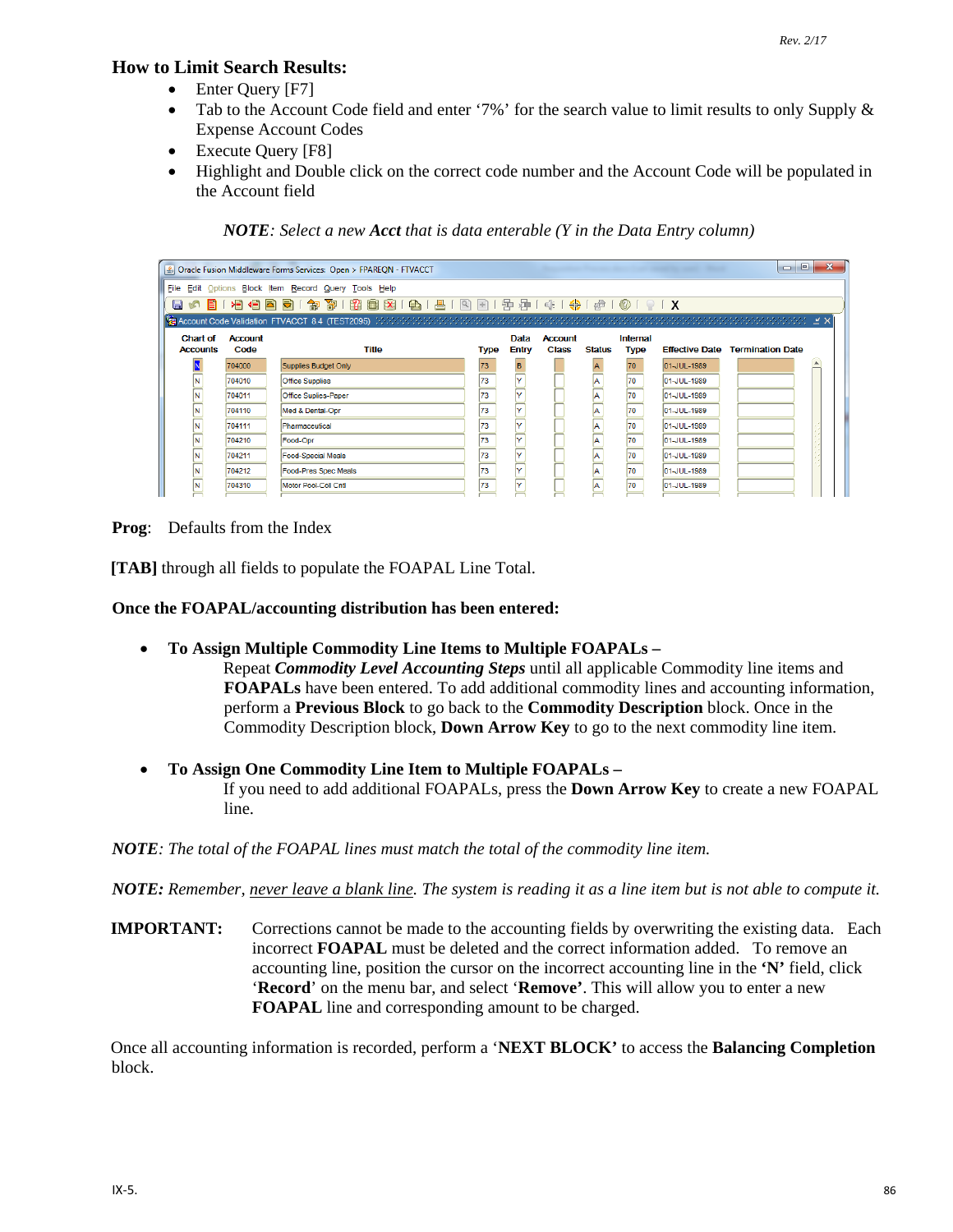# **Requisition Entry: Balancing/Completion**

# **7. Balancing/Completion block:**

The **Balancing/Completion** block is the final step in creating a requisition. In this block, you are verifying that the '**Status**' field shows the word **'BALANCED'**. If it does **not**, the requisition is out of balance between the header, commodity and accounting records. You must correct problem areas and get the requisition to a status of **'Balanced'** before the document can be completed.

| $\overline{\mathbf{x}}$<br>أواص<br>& Oracle Fusion Middleware Forms Services: Open > FPAREQN |                                                                                                                                                    |                                                   |                          |                           |  |  |  |
|----------------------------------------------------------------------------------------------|----------------------------------------------------------------------------------------------------------------------------------------------------|---------------------------------------------------|--------------------------|---------------------------|--|--|--|
| File Edit Options Block Item Record Query Tools Help                                         |                                                                                                                                                    |                                                   |                          |                           |  |  |  |
| BIHGBB<br>目め                                                                                 | 卻                                                                                                                                                  | 3 19 19 19 14 14 15 17 18 18 18 18 18 18 19 19 10 |                          |                           |  |  |  |
|                                                                                              | <b>De Requisition Entry: Balancing/Completion FPAREQN 8.6.0.3 (TEST2095)</b> (2010) (2010) (2010) (2010) (2010) (2010) (2010) (2010) (2010) (2010) |                                                   |                          |                           |  |  |  |
|                                                                                              |                                                                                                                                                    |                                                   |                          |                           |  |  |  |
| <b>Requisition:</b>                                                                          | R0000554                                                                                                                                           |                                                   |                          |                           |  |  |  |
| Order Date:                                                                                  | 圃<br>23-JUN-2015                                                                                                                                   | <b>Transaction Date:</b>                          | 匣<br>23-JUN-2015         | □ In Suspense             |  |  |  |
| <b>Delivery Date:</b>                                                                        | $\blacksquare$<br>23-JUN-2015                                                                                                                      | <b>Comments:</b><br>PC - P-Card                   |                          | Occument Text             |  |  |  |
| <b>Commodity Total:</b>                                                                      | 18.46                                                                                                                                              | <b>Accounting Total:</b>                          | 18.46                    |                           |  |  |  |
|                                                                                              |                                                                                                                                                    |                                                   |                          | Document Level Accounting |  |  |  |
|                                                                                              |                                                                                                                                                    |                                                   |                          |                           |  |  |  |
| Requestor/Delivery Information                                                               | Vendor Information                                                                                                                                 | Commodity/Accounting                              | Balancing/Completion     |                           |  |  |  |
| Vendor:                                                                                      | 100000000<br><b>NSU P-Card</b>                                                                                                                     |                                                   | Vendor Hold              |                           |  |  |  |
| <b>COA:</b>                                                                                  | N Northwestern State University of LA                                                                                                              |                                                   | Christi Sarpy            |                           |  |  |  |
| Organization:                                                                                | 412111<br><b>Wellness Center</b>                                                                                                                   |                                                   | <b>Requestor:</b>        |                           |  |  |  |
| <b>Currency:</b>                                                                             |                                                                                                                                                    |                                                   |                          |                           |  |  |  |
| <b>Exchange Rate:</b>                                                                        |                                                                                                                                                    | <b>Commodity Record Count:</b>                    | $\overline{2}$           |                           |  |  |  |
|                                                                                              |                                                                                                                                                    |                                                   |                          |                           |  |  |  |
| <b>Input Amount:</b>                                                                         | 18.46                                                                                                                                              |                                                   | <b>Converted Amount:</b> |                           |  |  |  |
|                                                                                              |                                                                                                                                                    |                                                   |                          |                           |  |  |  |
|                                                                                              | <b>Input</b>                                                                                                                                       | <b>Commodity</b>                                  | <b>Accounting</b>        | <b>Status</b>             |  |  |  |
| <b>Approved Amount:</b>                                                                      | 18.46                                                                                                                                              | 18.46                                             | 18.46                    | BALANCED                  |  |  |  |
| <b>Discount Amount:</b>                                                                      | 0.00                                                                                                                                               | 0.00                                              | 0.00                     | <b>BALANCED</b>           |  |  |  |
| <b>Additional Amount:</b>                                                                    | 0.00                                                                                                                                               | 0.00                                              | 0.00                     | <b>BALANCED</b>           |  |  |  |
| <b>Tax Amount:</b>                                                                           | 0.00                                                                                                                                               | 0.00                                              | 0.00                     | <b>BALANCED</b>           |  |  |  |
| 國<br>$\sqrt{2}$<br>Complete:<br>In Process:                                                  |                                                                                                                                                    |                                                   |                          |                           |  |  |  |
| Select to mark this document "Complete"                                                      |                                                                                                                                                    |                                                   |                          |                           |  |  |  |
| <0SC><br>Record: 1/1                                                                         |                                                                                                                                                    |                                                   |                          |                           |  |  |  |

**There are two options when entering the Balancing/Completion block:**

• **Complete**

If **Status** = **'BALANCED',** Click and this will forward the Requisition to the Posting Process. Once Departmental Approvals are completed, the Requisition will be forwarded to Purchasing to assign a designated buyer. Once completed, this document cannot be changed.

*NOTE: If you forgot to write the REQ # down before completing your requisition, you can still identify the number by looking in the message line of the new FPAREQN form. On the Auto Hint/Status bar, there should be a message, as shown in this example that says "Document R0000554 completed and forwarded to Approval process". This is the number of the Requisition that was just completed.*

| Document R0000554 completed and forwarded to the Approval process |  |  |  |  |  |  |
|-------------------------------------------------------------------|--|--|--|--|--|--|
| Record: 1/1                                                       |  |  |  |  |  |  |
|                                                                   |  |  |  |  |  |  |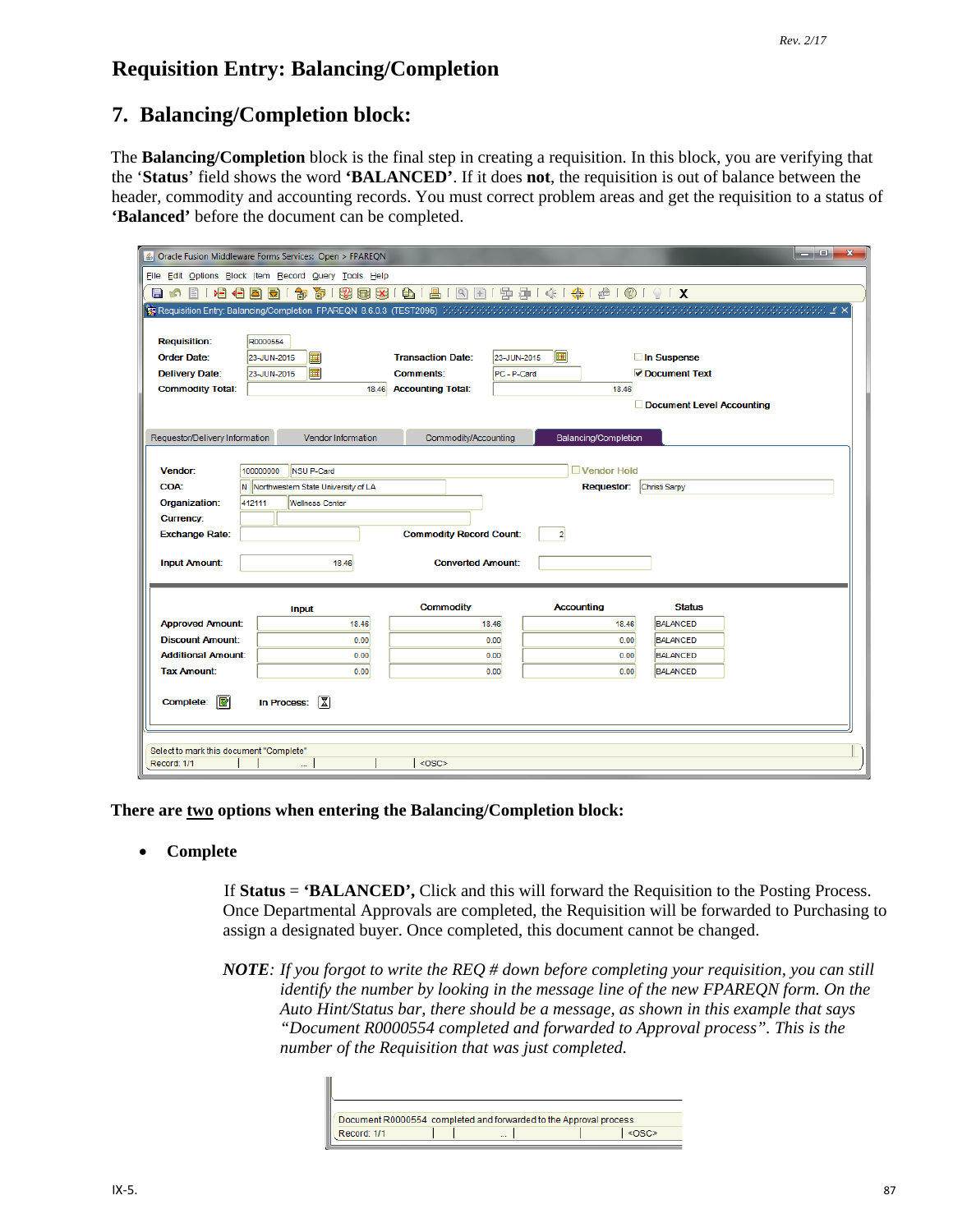*Note: If the requisition has been completed by you and you need to change it, contact your approvers to deny the requisition and put it back in "in-process" and change your requisition.* 

*If the requisition has been completed and routed through Posting and Departmental Approvals, only Purchasing has the option to deny/cancel it.* 

#### • **In Process**

Click to save the document for retrieval and completion at a later point in time. This will save the requisition information you have input, but will not complete it, or forward it to Posting and Departmental Approvals. It is your responsibility to complete this requisition or cancel it, if no longer needed.

#### **OR**

#### **If Status = COM/ACCT or any other message**

Research the **'out of balance'** condition and correct. If you need to retreat back to a previous information block to make modifications or corrections, click the **Previous Block** icon to return to the previous information block. When **Status = Balanced**, follow the above instructions for completion.

**IMPORTANT**:Get in the habit of reading the messages on the **Auto Hint/Status bar**. If it indicates a suspended or suspending notice, your requisition could be either **Incomplete** or **NSF**.